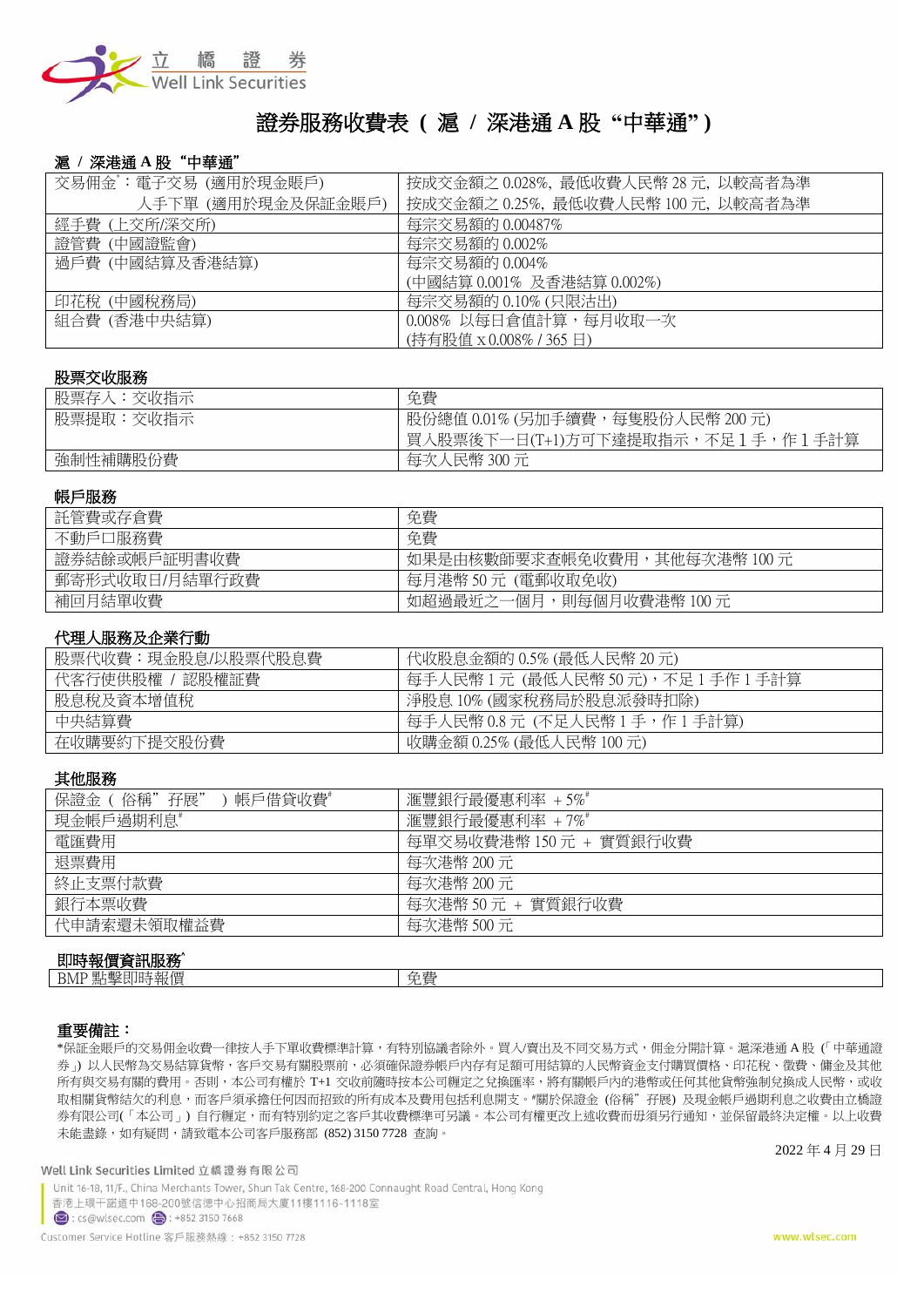

# **SECURITIES SERVICE CHARGES TABLE (SSE / SZSE China Connect A Shares)**

### **Shanghai / Shenzhen China Connect A Shares**

| Trade                     | Online                            | 0.028% of Turnover Amount (Minimum RMB28, whichever is higher)        |
|---------------------------|-----------------------------------|-----------------------------------------------------------------------|
| Commission <sup>*</sup> : | (Rate Applicable to Cash A/C)     |                                                                       |
|                           | Trading Only)                     |                                                                       |
|                           | Telephone Dial-in                 | 0.25% of Turnover Amount (Minimum RMB100, whichever is higher)        |
|                           | (Rate Applicable to Cash A/C)     |                                                                       |
|                           | and Margin A/C Trading)           |                                                                       |
| Handling Fee (SSE/SZSE)   |                                   | Charge 0.00487% on gross amount                                       |
|                           | Securities Management Fee (CSRC)  | Charge 0.002% on gross amount                                         |
|                           | Transfer Fee (ChinaClear & HKSCC) | Charge $0.004\%$                                                      |
|                           |                                   | (ChinaClear: 0.001% HKSCC: 0.002%)                                    |
| Stamp Duty (SAT)          |                                   | Charge 0.1% (applicable to "SELL" transaction only)                   |
| Portfolio Fee (CCASS)     |                                   | Charge 0.008%                                                         |
|                           |                                   | Charged per month on the basis of the market value of daily portfolio |
|                           |                                   | (the market value of daily portfolio x $0.008\%$ / 365 day)           |

### **SCRIP HANDLING AND SETTLEMENT-RELATED SERVICES**

| Stock Deposit :               | <b>FREE</b>                                                              |
|-------------------------------|--------------------------------------------------------------------------|
| Stock Withdrawal: SI          | 0.01% of market value per stock as per closing price of last trading day |
|                               | (An additional RMB200 Handling charge per stock also apply)              |
|                               | Withdrawal instructions can only be delivered the next day after         |
|                               | purchase of shares. Round up to the nearest board lot                    |
| Compulsory share buy-back fee | RMB300 per transaction                                                   |

## **ACCOUNT MAINTENANCE**

| Custody fee                                  | Ni1                                                             |
|----------------------------------------------|-----------------------------------------------------------------|
| Dormant account fee                          | Ni1                                                             |
| Confirmation of stock/cash balance           | Nil if the confirmation is issued from auditors, others HK\$100 |
| Administration fee for receiving daily /     | HK\$50 per month (Free if received by e-mail)                   |
| monthly statement by mail                    |                                                                 |
| <b>Request for Historical Statements fee</b> | For the past one month: Free of Charge                          |
|                                              | Beyond past one month: \$100 per statement                      |

## **NOMINEE SERVICES AND CORPORATE ACTIONS**

| Collection Fee: Cash/Scrip Dividend       | 0.5% on gross dividend amount (Minimum: RMB20)             |
|-------------------------------------------|------------------------------------------------------------|
| Rights/Warrant/Covered Warrant            | HK\$1 per board lot                                        |
| Subscriptions/Warrant Conversion          | (Minimum: RMB50 Round up to the nearest board lot)         |
| Dividend Tax                              | 10% on gross dividend amount                               |
| <b>CCASS</b> Settlement Fee               | RMB0.8 per board lot (Rounded up to the nearest board lot) |
| Cash/Open Offer/Special/Conditional Offer | 0.25% on gross offer amount (Minimum: RMB100)              |

### **OTHER SERVICES**

| Telegraph Transfer $(T/T)$              | $HK$150 + Actual bank charge$ |
|-----------------------------------------|-------------------------------|
| <b>Returned Cheque Charge</b>           | HK\$200 per case              |
| <b>Stop Payment Charge</b>              | HK\$200 per case              |
| Bank draft                              | HK\$50 plus bank charge       |
| Dividend/Bonus Shares Entitlement Claim | HK\$500 per claim             |

## **REAL-TIME PRICE QUOTE SERVICE^**

| <b>BM</b><br>Juote<br>Snapshot<br>энек<br>. | EDEL |
|---------------------------------------------|------|
|                                             |      |

Unit 16-18, 11/F., China Merchants Tower, Shun Tak Centre, 168-200 Connaught Road Central, Hong Kong

香港上環干諾道中168-200號信德中心招商局大廈11樓1116-1118室

cs@wlsec.com ( : +852 3150 7668

Customer Service Hotline 客戶服務熱線: +852 3150 7728